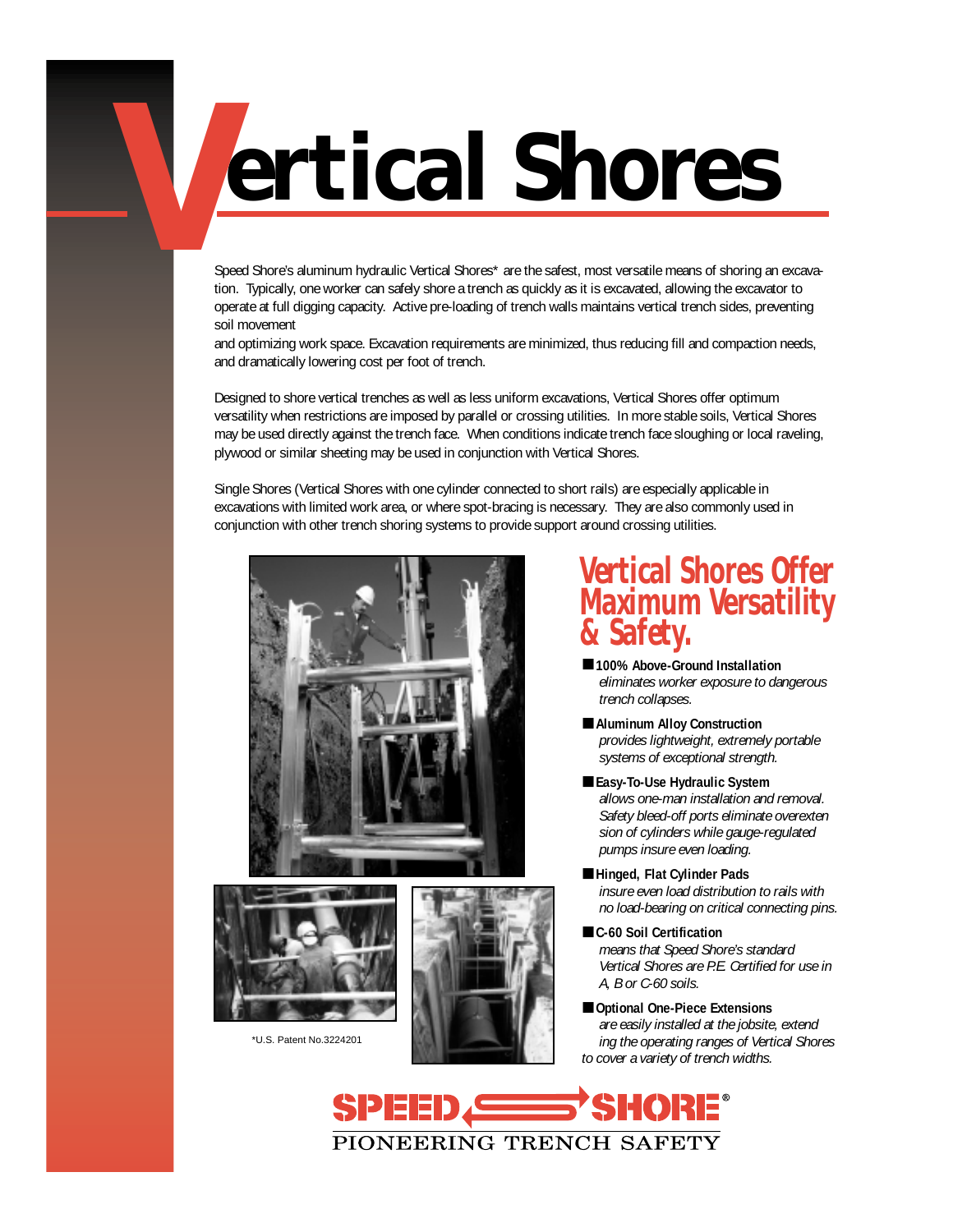### **Standard Vertical Shores**

| <b>MODEL</b> | <b>RAIL LENGTH</b><br>(Ft.) | <b>CYLINDER RANGE</b><br>(ln.)          | <b>CYLINDER STROKE</b><br>(In.) | <b>WEIGHT</b><br>(Lbs.) |
|--------------|-----------------------------|-----------------------------------------|---------------------------------|-------------------------|
| $V-01.5-27$  | 1.5                         | 17<br>27<br>$\sim$                      | 10                              | 21                      |
| $V-01.5-36$  | 1.5                         | 36<br>22<br>$\overline{\phantom{0}}$    | 14                              | 23                      |
| $V-01.5-46$  | 1.5                         | 28<br>46<br>÷.                          | 18                              | 25                      |
| $V-01.5-55$  | 1.5                         | 34<br>55<br>$\mathcal{L}_{\mathcal{A}}$ | 21                              | 28                      |
| $V-01.5-64$  | 1.5                         | 40<br>64<br>$\blacksquare$              | 24                              | 30                      |
| $V-01.5-88$  | 1.5                         | 52<br>88<br>$\sim$                      | 36                              | 36                      |
| $V-03.5-27$  | 3.5                         | 17<br>$-27$                             | 10                              | 44                      |
| $V-03.5-36$  | 3.5                         | 36<br>22<br>$\sim$                      | 14                              | 50                      |
| $V-03.5-46$  | 3.5                         | 28<br>46<br>$\sim$                      | 18                              | 55                      |
| $V-03.5-55$  | 3.5                         | 34<br>$-55$                             | 21                              | 60                      |
| $V-03.5-64$  | 3.5                         | 40<br>$-64$                             | 24                              | 68                      |
| $V-03.5-88$  | 3.5                         | 52<br>$-88$                             | 36                              | 77                      |
| $V-05-27$    | 5                           | $-27$<br>17                             | 10                              | 55                      |
| $V-05-36$    | 5                           | 22<br>36<br>$\blacksquare$              | 14                              | 60                      |
| $V-05-46$    | 5                           | 28<br>- 46                              | 18                              | 65                      |
| $V-05-55$    | 5                           | 34<br>55<br>÷.                          | 21                              | 70                      |
| $V-05-64$    | 5                           | 40<br>64<br>$\blacksquare$              | 24                              | 77                      |
| $V-05-88$    | 5                           | 52<br>88<br>$\blacksquare$              | 36                              | 87                      |
| $V-07-27$    | $\overline{7}$              | 17<br>27<br>$\overline{\phantom{0}}$    | 10                              | 65                      |
| $V-07-36$    | 7                           | 22<br>36<br>$\blacksquare$              | 14                              | 70                      |
| $V-07-46$    | $\overline{7}$              | 28<br>46<br>$\sim$                      | 18                              | 75                      |
| $V-07-55$    | $\overline{7}$              | 34<br>55<br>ä,                          | 21                              | 80                      |
| $V-07-64$    | $\overline{7}$              | 40<br>64<br>$\blacksquare$              | 24                              | 89                      |
| $V-07-88$    | $\overline{7}$              | 52<br>88<br>$\overline{\phantom{0}}$    | 36                              | 97                      |

### **Heavy-Duty Vertical Shores**

| <b>MODEL</b> | <b>RAIL LENGTH</b><br>(Ft.) | <b>CYLINDER RANGE</b><br>(ln.)       | <b>CYLINDER STROKE</b><br>(ln.) | <b>WEIGHT</b><br>(Lbs.) |
|--------------|-----------------------------|--------------------------------------|---------------------------------|-------------------------|
| $V-08-27$    | 8                           | 17<br>27                             | 10                              | 90                      |
| $V-08-36$    | 8                           | 22<br>36                             | 14                              | 94                      |
| $V-08-46$    | 8                           | 28<br>46                             | 18                              | 98                      |
| $V-08-55$    | 8                           | 34<br>55                             | 21                              | 101                     |
| $V-08-64$    | 8                           | 40<br>64<br>$\overline{\phantom{0}}$ | 24                              | 110                     |
| $V-08-88$    | 8                           | 52<br>88                             | 36                              | 118                     |
| $V-12-27$    | 12                          | 17<br>27                             | 10                              | 132                     |
| $V-12-36$    | 12                          | 22<br>36                             | 14                              | 138                     |
| $V-12-46$    | 12                          | 28<br>46                             | 18                              | 147                     |
| $V-12-55$    | 12                          | 34<br>55                             | 21                              | 152                     |
| $V-12-64$    | 12                          | 40<br>64                             | 24                              | 162                     |
| $V-12-88$    | 12                          | 52<br>88<br>-                        | 36                              | 177                     |
| $V-16-27$    | 16                          | 17<br>27                             | 10                              | 174                     |
| $V-16-36$    | 16                          | 22<br>36                             | 14                              | 185                     |
| $V-16-46$    | 16                          | 28<br>46                             | 18                              | 196                     |
| $V-16-55$    | 16                          | 34<br>55                             | 21                              | 203                     |
| $V-16-64$    | 16                          | 40<br>64                             | 24                              | 216                     |
| $V-16-88$    | 16                          | 52<br>88                             | 36                              | 235                     |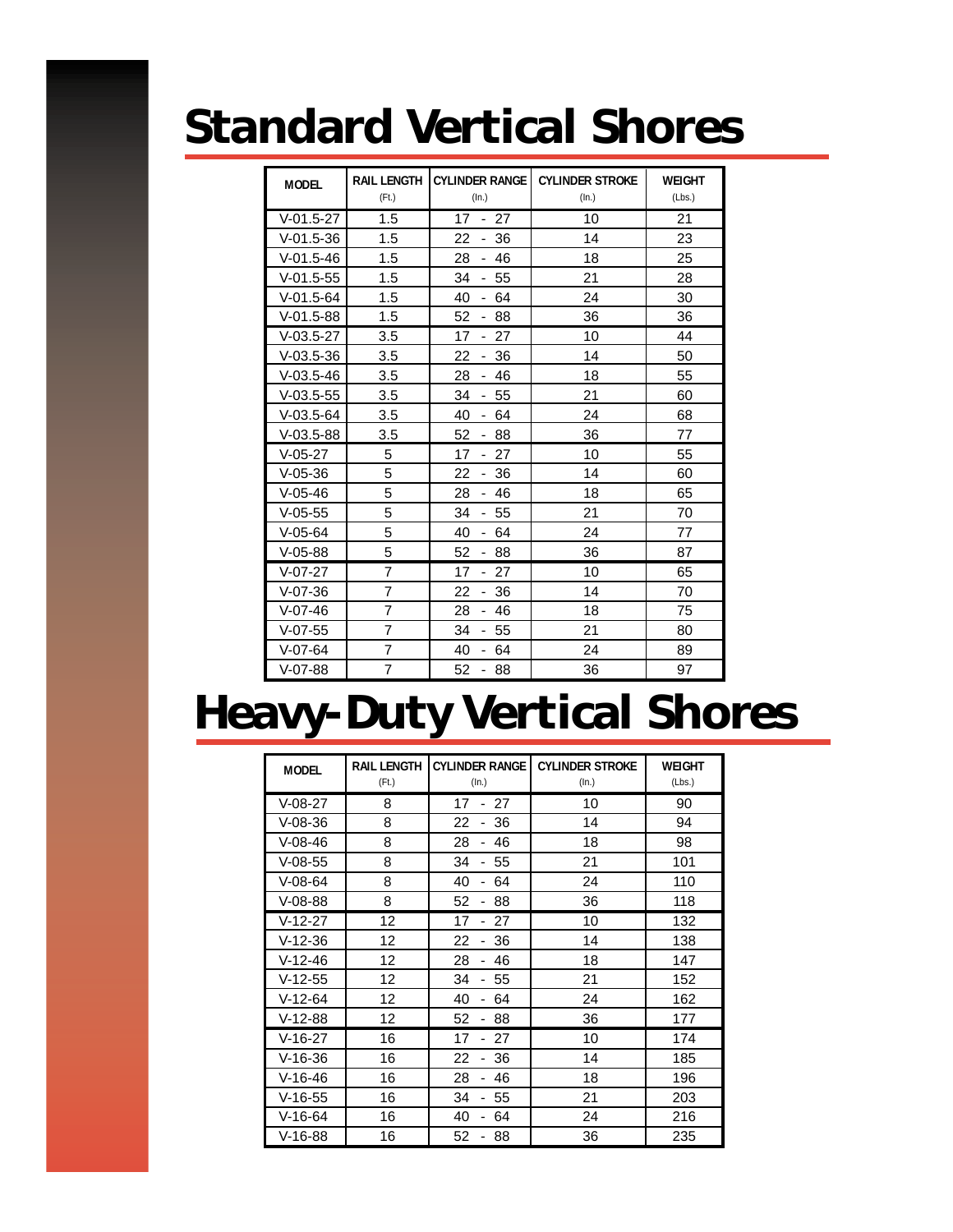## **Vertical Shore Configurations**



### **Pumps & Tools**



Shoring Shields are rapidly installed (pressurized) with three specially designed shoring pumps. The economical HP-100 has a 5-gallon fluid reservoir, and is light enough to hand carry. The HPV-2000 has a 7.5 gallon fluid reservoir in a rugged rust-resistant polyurethane housing and features a high volume pump mechanism. The battery-powered HP-200 has a 12-gallon reservoir and is wheel-mounted for ease of transport along the trench. All pumps have easy-to-read pressure gauges and convenient control valves. The water-based Summer and Winter-grade Shoring Fluids are environmentally safe, costeffective, and cover a full range of operating temperatures.

Specially designed Shoring Tools make for easy installation and removal of shores. They are available in 30˝, 48˝, and 96˝ lengths.

#### **100% Above-Ground Installation and Removal Eliminates Exposure to Trench Collapse**

#### **INSTALLATION IS FAST AND EASY—PLACE AS YOU DIG** SAFE, QUICK REMOVAL





Set-up and position shore at edge of trench, and connect above-ground pump hose Slide shore into place from

Pump cylinders up to proper pressure, then disconnect pump hose



ing shore to contract from above-ground